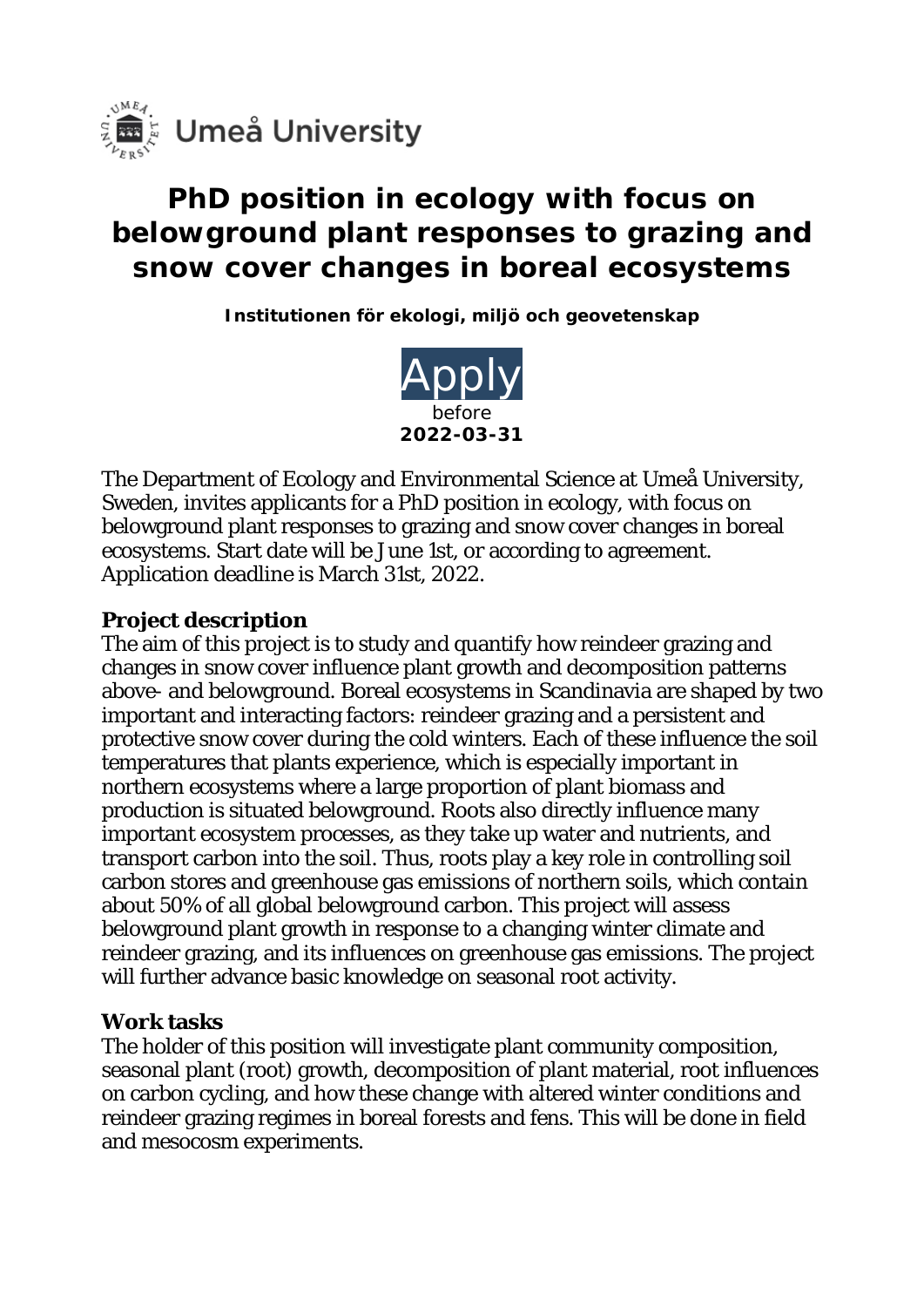The project will benefit from ongoing collaborations between plant and soil ecologists at Umeå University, University of Oulu, Finland, and University of Greifswald, Germany; and will use techniques from plant ecology, root ecology (including minirhizotrons), and soil biogeochemistry. Most of the experimental work will be based in boreal forests and fens in northern Finland, with the option for a research visit to Germany.

The position is financed by Umeå University. The supervisors will be Dr. Gesche Blume-Werry (PI), Professor Johan Olofsson and Dr. Maria Väisänen (University of Oulu).

# **Qualifications**

To be admitted for studies at third-cycle level the applicant is required to have completed a second cycle level degree, or completed course requirements of at least 240 credits, of which at least 60 credits are at second-cycle level, or have an equivalent education from abroad, or equivalent qualifications.

To fulfil the specific entry requirements to be admitted for studies at thirdcycle level within the subject of ecology, the applicant is required to have completed courses within a first-cycle subject relevant to ecology comprising at least 120 credits. At least one course at second-cycle level in a subject that is central to the doctoral student's planned specialization shall have been completed, as well an independent piece of work (degree project) with relevant specialization of at least 15 credits. The recruitment procedure for the position is in accordance with the Higher Education Ordinance (Högskoleförordningen Chapter 5 and 7). The requirements should be met at the time of acceptance to doctoral studies.

We are looking for a person with an interest in plant-soil interactions in boreal ecosystems, experience with fieldwork, and an academic background in ecology, physical geography or similar field. The successful applicant should further have good ability to write and speak in English, creativity, power of initiative, independence, good interpersonal skills and ability to collaborate. Strong merits are knowledge one or more of the topic areas; experience in measuring plant and soil parameters or greenhouse gas fluxes, and in statistics; and a driving license for cars.

Evaluations will be based on the application, references, and interviews.

### **Terms of employment**

The employment is expected to result in a doctoral degree and the main assignment for the doctoral student is thus to be part of the research education, which includes participation in the described research project but also to take relevant courses. Teaching and other departmental work (up to a maximum of 20%) can be included. The employment is limited to four years at full time or up to five years if teaching and other departmental work is